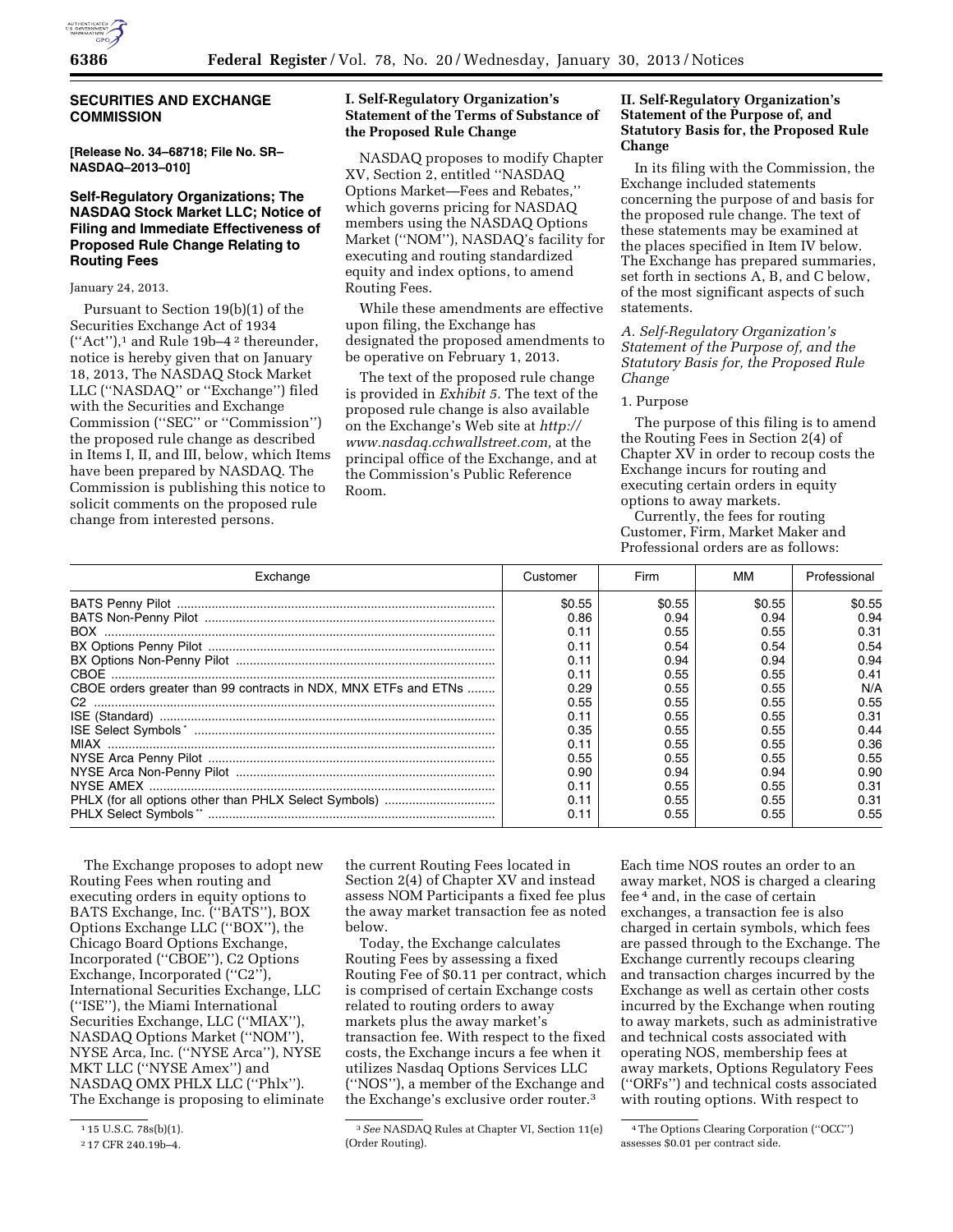away market transaction fees, the Exchange does not assess actual transaction fees in all cases today, but rather has limited fees in certain circumstances. In those cases the Exchange does not recover all of its costs for routing to the away market.5

Today, the Exchange amends its Routing Fees to reflect amendments to away market transaction fees by filing proposed rule changes. The Exchange proposes to eliminate the current Routing Fees and instead assess the actual away market fee assessed by the away exchange at the time that the order was entered into the Exchange's trading system. This transaction fee would be calculated on an order-by-order basis since different away markets charge different amounts.<sup>6</sup> The Exchange analyzed its clearing costs,7 administrative and technical costs associated with operating NOS, membership fees at away markets and regulatory costs in determining the fixed fee for routing. With respect to BATS, BOX, C2, CBOE, ISE, MIAX, NYSE Amex and NYSE Arca the Exchange proposes to continue to assess \$0.11 per contract in addition to the away market's transaction fee.8 While this proposal does not change the fixed cost assessed to away markets other than Phlx and BX Options, the Exchange would assess the actual transaction fees that are in place at the various away markets and will no longer limit those transaction fees as it does today in certain circumstances.9 While clearing costs have recently decreased,10 the Exchange would continue to assess \$0.11 per contract because of other increased costs. Specifically, several exchanges have increased ORFs or adopted ORFs and the Exchange

8The \$0.11 per contract fixed fee would apply to all options exchanges other than Phlx and BX. The Exchange anticipates that if other options exchanges are approved by the Commission after the filing of this proposal, those exchanges would be assessed the \$0.11 per contract fee applicable to ''all other options exchanges.'' The Exchange currently assesses \$0.11 per contract for costs incurred by the Exchange.

9Today, the Exchange caps certain Routing Fees at certain levels. For example, the Exchange caps BATS, NYSE Arca and BX Options Routing Fees at \$0.94 per contract.

10*See* note 7.

proposes to assess the same fixed cost Routing Fee for non-NASDAQ OMX exchanges despite the lower clearing fee.11

The Exchange also analyzed costs related to routing to Phlx and BX Options and determined to assess a lower fee of \$0.05 per contract as compared to other away markets because NOS is utilized by all three exchanges to route orders.12 Phlx, BX Options and NOM all utilize NOS which lowers the cost of routing to those markets as compared to other away markets. In addition the fixed costs are reduced because NOS is owned and operated by NASDAQ OMX and the three exchanges and NOS share common technology and related operational functions. The Exchange proposes to assess a \$0.05 per contract fixed fee in addition to the away market's transaction fee to route to Phlx and BX Options. This proposal would reduce the fixed fees assessed today on average to route to Phlx and BX Options from \$0.11 to \$0.05 per contract.

For all Routing Fees, the transaction fee is based on the away market's transaction fee or rebate for particular market participants and in the case that there is no transaction fee or rebate assessed by the away market, the only fee assessed would be the \$0.05 or \$0.11 per contract fixed fee assessed by the Exchange to recoup its costs. The Exchange proposes to pass along any rebate paid by the away market where there is such a rebate. Today, the Exchange does not pass along rebates. Any rebate available would be netted against a fee assessed by the Exchange. For example, if a Customer order is routed to BOX, and BOX offers a customer rebate of \$0.20 per contract, the Exchange would assess a \$0.11 per contract fixed fee which would net against the rebate (\$0.20 per contract in this example). The market participant for whom the Customer contract was

12*See* Chapter VI, Section 11 of the NASDAQ and BX Options Rules and Phlx Rule 1080(m)(iii)(A).

routed would receive a \$0.09 per contract rebate. Today the market participant does not receive a rebate and only pays the current Routing Fees.

As with all fees, the Exchange may adjust these Routing Fees in response to competitive conditions by filing a new proposed rule change.

#### 2. Statutory Basis

NASDAQ believes that the proposed rule changes are consistent with the provisions of Section 6 of the Act,<sup>13</sup> in general, and with Section 6(b)(4) of the Act,14 in particular, in that they provide for the equitable allocation of reasonable dues, fees and other charges among members and issuers and other persons using any facility or system which NOM operates or controls.

The Exchange believes that the proposed Routing Fees are reasonable because they seek to recoup costs that are incurred by the Exchange when routing Customer, Firm, Market Maker and Professional orders to away markets on behalf of members. Each destination market's transaction charge varies and there is a cost incurred by the Exchange when routing orders to away markets. The costs to the Exchange include clearing costs, administrative and technical costs associated with operating NOS, membership fees at away markets, ORFs and technical costs associated with routing options. The Exchange believes that the proposed Routing Fees would enable the Exchange to recover the costs it incurs to route orders to away markets in addition to transaction fees assessed to market participants for the execution of Customer, Firm, Market Maker and Professional orders by the away market. Specifically, other options exchanges have increased ORFs that are assessed per transaction.15 The Exchange believes that it is reasonable to recoup these costs borne by the Exchange on each transaction.

15CBOE recently increased its ORF from \$.0065 to \$.0085 per contract. *See* Securities Exchange Act Release No. 68480 (December 19, 2012), 77 FR 76119 (December 26, 2012) (SR–CBOE–2012–118). C2 recently increased its ORF from \$.0015 to \$.002 per contract. *See* Securities Exchange Act Release No. 68479 (December 19, 2012), 77 FR 76131 (December 26, 2012) (SR–C2–2012–040). NYSE Amex recently increased its ORF from \$0.004 to \$0.005 per contract. *See* Securities Exchange Act Release No. 68183 (November 8, 2012), 77 FR 68186 (November 15, 2012) (SR–NYSEMKT–2012–54). NYSE Arca recently increased its ORF from \$0.004 to \$0.005 per contract. *See* Securities Exchange Act Release No. 68174 (November 7, 2012), 77 FR 67845 (November 14, 2012) (SR–NYSEArca–2012–118). MIAX recently adopted an ORF of \$0.0040 per contract side. *See* SR–MIAX–2012–06 (not yet published).

<sup>5</sup> In some cases the Exchange filed a rule change which noted that the Exchange would not assess the actual transaction charge, but a lower amount where the transaction fees at an away market were higher than other markets.

<sup>6</sup>This is similar to the methodology utilized by ISE in assessing Routing Fees. *See* ISE's Fee Schedule.

<sup>7</sup>OCC recently amended its clearing fee from \$0.03 per contract side to \$0.01 per contract side. *See* Securities Exchange Act Release No. 68025 (October 10, 2012), 77 FR 63398 (October 16, 2012) (SR–OCC–2012–18).

<sup>11</sup>CBOE recently increased its ORF from \$.0065 to \$.0085 per contract. *See* Securities Exchange Act Release No. 68480 (December 19, 2012), 77 FR 76119 (December 26, 2012) (SR–CBOE–2012–118). C2 recently increased its ORF from \$.0015 to \$.002 per contract. *See* Securities Exchange Act Release No. 68479 (December 19, 2012), 77 FR 76131 (December 26, 2012) (SR–C2–2012–040). NYSE MKT LLC (''NYSE Amex'') recently increased its ORF from \$0.004 to \$0.005 per contract. *See*  Securities Exchange Act Release No. 68183 (November 8, 2012), 77 FR 68186 (November 15, 2012) (SR–NYSEMKT–2012–54). NYSE Arca recently increased its ORF from \$0.004 to \$0.005 per contract. *See* Securities Exchange Act Release No. 68174 (November 7, 2012), 77 FR 67845 (November 14, 2012) (SR–NYSEArca–2012–118). MIAX recently adopted an ORF of \$0.0040 per contract side. *See* SR–MIAX–2012–06 (not yet published).

<sup>13</sup> 15 U.S.C. 78f.

<sup>14</sup> 15 U.S.C. 78f(b)(4).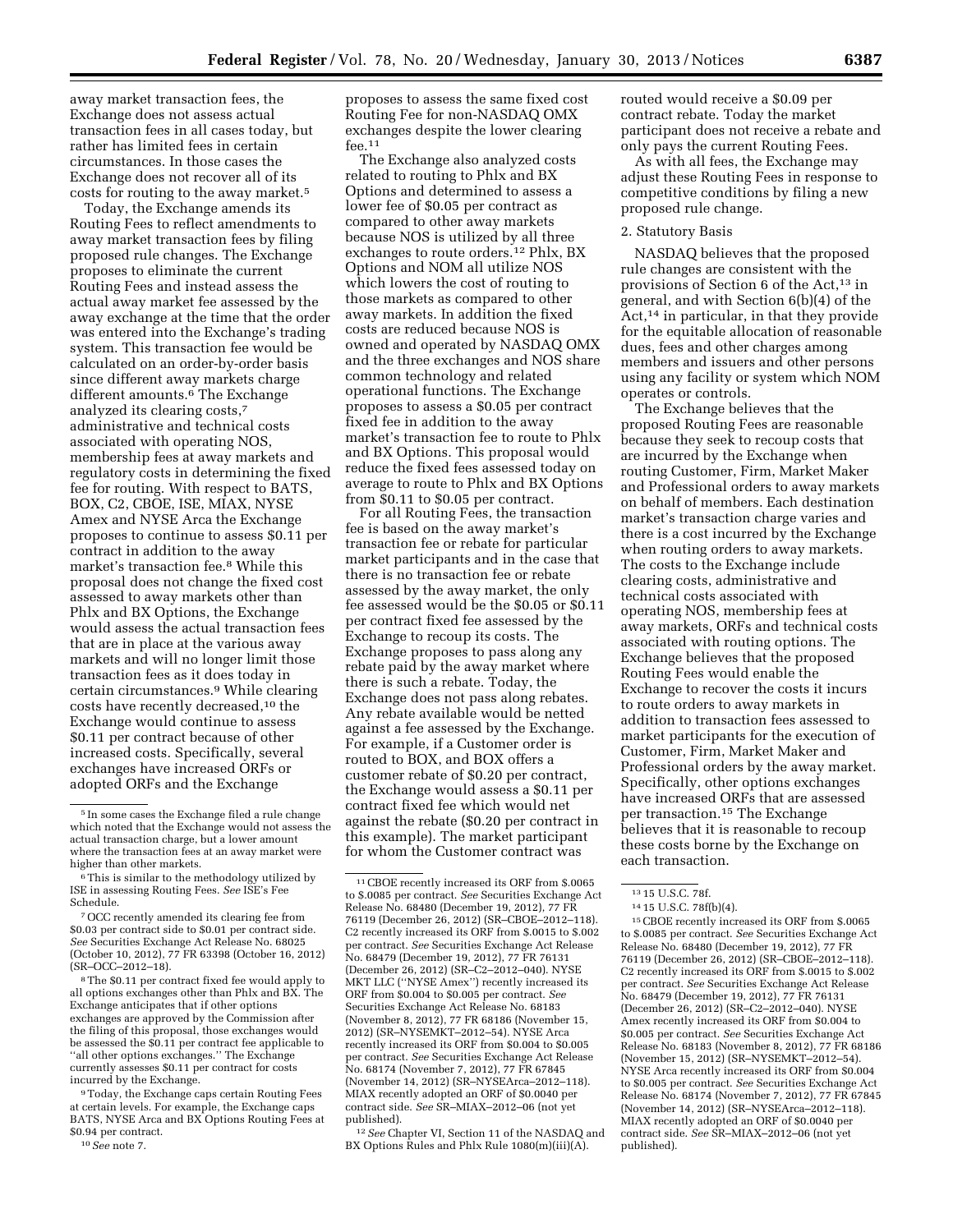In addition, the Exchange notes that it would assess a fixed fee of \$0.11 per contract, as it does today, for costs incurred by the Exchange with respect to non-NASDAQ OMX exchanges. The Exchange believes that the proposed fee is reasonable because while the clearing fee itself was lowered by OCC (from \$0.03 to \$0.01 per contract side), other fees, such as ORFs, have increased in recent months. The Exchange, in analyzing its actual costs, has determined to continue to assess a \$0.11 per contract fee to represent the overall cost to the Exchange for technical, administrative, clearing, regulatory, compliance and other costs, in addition to the transaction fee assessed by the away market. Also, the Exchange will assess the actual transaction fees that are in place at the various away markets and will no longer limit those transaction fees as it does today in certain circumstances. The Exchange believes that it is reasonable for it to recoup its actual costs associated with routing orders to away markets. NOM Participants would be entitled to receive rebates offered by away markets with this proposal, which rebates would net against fees assessed by the Exchange for routing orders. The Exchange believes that the opportunity to collect a rebate will reduce Routing Fees.

In addition, the Exchange believes that it is equitable and not unfairly discriminatory to assess a fixed cost of \$0.11 per contract, which is mostly comprised of technology, infrastructure and away market non-transaction fee costs, to route orders to non-NASDAQ OMX away markets because the Exchange would be assessing an overall lower fixed fee. While the clearing cost was reduced, other fees have increased and therefore the Exchange believes that a \$0.11 per contract fee continues to be reasonable because it represents the cost to route to non-NASDAQ OMX away markets. The proposed \$0.11 per contract fixed fee would be assessed uniformly on all market participants in addition to the actual transaction fees on all orders routed to non-NASDAQ OMX markets.

The Exchange believes that it is equitable and not unfairly discriminatory to assess a fixed cost of \$0.05 per contract to route orders to NASDAQ OMX away markets (Phlx and BX Options) because the cost, in terms of actual cash outlays, to the Exchange to route to those markets is lower. For example, costs related to routing to Phlx and BX Options are lower as compared to other away markets because NOS is utilized by all three exchanges to route

orders.16 NOS and the three NASDAQ OMX options markets have a common data center and staff that are responsible for the day-to-day operations of NOS. Because the three exchanges are in a common data center, Routing Fees are reduced because costly expenses related to, for example, telecommunication lines to obtain connectivity are avoided when routing orders in this instance. The costs related to connectivity to route orders to other NASDAQ OMX exchanges are de minimis. When routing orders to non-NASDAQ OMX exchanges, the Exchange incurs costly connectivity charges related to telecommunication lines and other related costs. The proposed fixed fee for routing orders to non-NASDAQ OMX exchanges is therefore increased as compared to the fees for routing orders to NASDAQ OMX exchanges (Phlx and BX Options), \$0.11 per contract versus \$0.05 per contract, respectively. The proposed \$0.05 per contract fixed fee would be assessed uniformly on all orders routed to NASDAQ OMX markets in addition to the actual away market transaction fee assessed by the destination market. The Exchange also believes that it is equitable and not unfairly discriminatory for market participants to receive rebates on orders routed to away markets that pay rebates. Today, the Exchange does not pay such rebates when routing orders. The Exchange would pay rebates offered by away markets uniformly to market participants when their orders are routed to a destination market that offers a rebate.

The Exchange believes it is reasonable, equitable and not unfairly discriminatory to pass along savings realized by leveraging NASDAQ OMX's infrastructure and scale to market participants when those orders are routed to Phlx and BX Options.17 Orders are routed to away markets in accordance with Exchange rules based on price.18 Market participants may submit orders to the Exchange as ineligible for routing or ''DNR'' to avoid incurring the Routing Fees proposed herein.<sup>19</sup>

### *B. Self-Regulatory Organization's Statement on Burden on Competition*

NASDAQ does not believe that the proposed rule change will impose any burden on competition not necessary or appropriate in furtherance of the purposes of the Act. The Exchange believes that the rule change would allow the Exchange to recoup its costs when routing orders designated as available for routing by the market participant. NOM Participants may choose to mark the order as ineligible for routing to avoid incurring these fees.20 Today, other options exchanges also assess similar fees to recoup costs incurred when routing orders to away markets. With respect to routing to Phlx and BX Options at a lower cost as compared to other away markets, the Exchange does not believe that the proposed amendments to increase those fees, while maintaining the same fee differential imposes a burden because all market participants would be assessed the same fees depending on the away market. Also, the Exchange is proposing to recoup costs incurred only when members request the Exchange route their orders to an away market. The Exchange is passing along savings realized by leveraging NASDAQ OMX's infrastructure and scale to market participants when those orders are routed to Phlx and BX Options and is providing those saving to all market participants. Finally, the Exchange routes orders to away markets where the Exchange's disseminated bid or offer is inferior to the national best bid (best offer) price and based on price first.21

# *C. Self-Regulatory Organization's Statement on Comments on the Proposed Rule Change Received From Members, Participants, or Others*

No written comments were either solicited or received.

### **III. Date of Effectiveness of the Proposed Rule Change and Timing for Commission Action**

The foregoing rule change has become effective pursuant to Section  $19(b)(3)(A)(ii)$  of the Act.<sup>22</sup> At any time within 60 days of the filing of the proposed rule change, the Commission summarily may temporarily suspend such rule change if it appears to the Commission that such action is necessary or appropriate in the public interest, for the protection of investors,

<sup>16</sup>*See* Chapter VI, Section 11 of the NASDAQ and BX Options Rules and Phlx Rule 1080(m)(iii)(A).

<sup>&</sup>lt;sup>17</sup> Today, the Exchange assesses a \$0.11 per contract fixed fee for routing orders to Phlx and BX Options. That fee is proposed to be reduced to a \$0.05 per contract fixed fee, which would be in addition to the actual transaction fee assessed by the away market.

<sup>18</sup>*See* NASDAQ Rules at Chapter XII (Options Order Protection and Locked and Crossed Market Rules).

<sup>19</sup>*See* NASDAQ Rules at Chapter VI, Section 11(e) (Order Routing).

<sup>20</sup>*See* NASDAQ Rules at Chapter VI, Section 11(e) (Order Routing).

<sup>21</sup>*See* NASDAQ Rules at Chapter XII (Options Order Protection and Locked and Crossed Market Rules).

<sup>22</sup> 15 U.S.C. 78s(b)(3)(A)(ii).